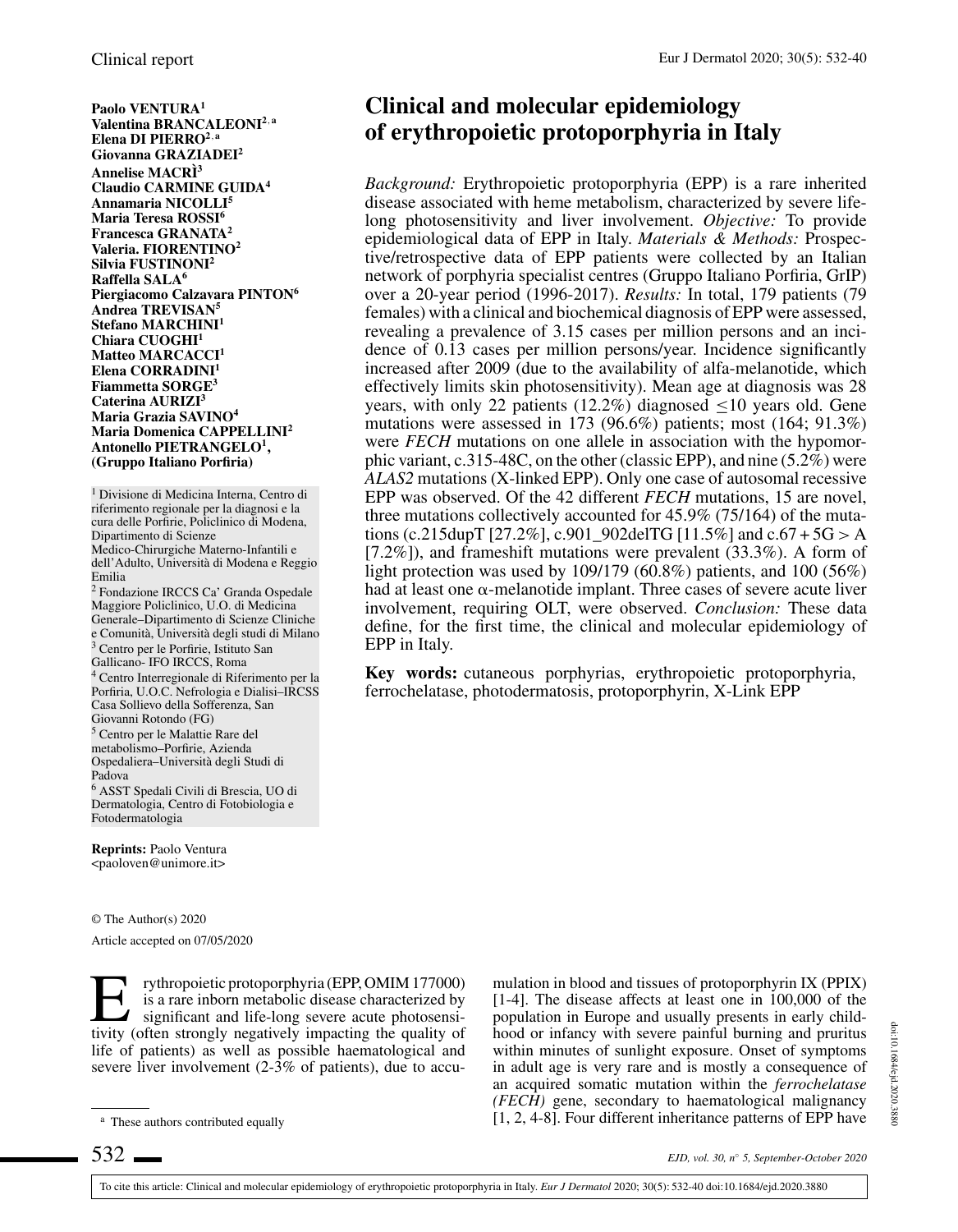

**Figure 1.** Heme synthesis pathway, enzymes involved and corresponding diseases.

so far been identified. In most cases, the accumulation of PPIX is due to a partial deficiency of FECH, the last enzyme in the heme biosynthesis pathway [\[1\] \(](#page-7-0)*figure 1*). In the majority, the disease is inherited in a pseudodominant manner (EPP) and photosensitivity is normally overt only in those subjects in whom a deleterious *FECH* mutation (significantly decreasing or abolishing FECH activity) is inherited together with the hypomorphic variant, c.315-48C (also described as FECH IVS3-48C) [\[9, 10\]. O](#page-8-0)ther patients have autosomal recessive EPP (arEPP), which is characterized by the presence of a mutation on both alleles responsible for reduced activity of FECH [\[11, 12\]. I](#page-8-0)n a few cases, PPIX accumulation has been reported to be a consequence of a gain-of-function mutation in an erythroid variant of 5 aminolaevulinate synthase gene (*ALAS2*), the first enzyme of erythroid haem biosynthesis (X-linked Protoporphyria, XL-EPP; OMIM 300752) [\[13\].](#page-8-0) More recently, an increase in activity of ALAS2 protein, responsible for PPIX accumulation and photosensitivity, has been reported to result from a point mutation in the *caseinolytic mitochondrial matrix peptidase chaperone subunit* (*CLPX)* gene, which encodes for a regulatory protein, responsible for ALAS2 activation [\[14, 15\].](#page-8-0)

The clinical course of EPP as well as application of an adequate treatment and clinical monitoring justify prompt and accurate diagnosis, requiring specific tests, often supported only by porphyria specialistic centres. As with most rare diseases, healthcare resources and preventative strategies required for support of EPP patients are strictly related to the prevalence of overt cases, however, data concerning the epidemiology of EPP in Italy are so far not available, except for some small studies [\[16\].](#page-8-0) The present study aimed to provide clinical and molecular epidemiological data of patients affected by EPP in Italy.

## **Patients and methods**

#### **Patients**

A multi-centre cross-sectional national study of EPP in Italy over a 20-year period, 1997-2017, was conducted by Gruppo Italiano Porfiria (GrIP), the Italian Porphyria network including the six reference centres for Porphyrias (Brescia, Milan, Modena, Padova, Roma, and San Giovanni Rotondo). Clinical, biochemical and genetic data of patients with a diagnosis of EPP and XL-EPP were collected. The diagnosis was made in patients with life-long photosensitivity, consistent with EPP, and an increase in total erythrocyte protoporphyrin (usually from 4x to 100x the normal values) with a  $>50\%$  increase in erythrocyte metal-free protoporphyrin rather than zinc protoporphyrin [\[1, 2, 17, 18\]. In](#page-7-0) EPP, metal-free protoporphyrin generally represents >85% total porphyrins. In XL-EPP, metal-free protoporphyrin is generally about 50% of total porphyrins. When available, the genetic analysis confirmed the diagnosis. All patients or their parents gave informed consent to be included in this observational survey.

#### **Biochemical analyses**

Light-protected collected samples were analysed in the laboratories of porphyria centres for measurement of erythrocyte total PPIX and PPIX fractions that were metal-free and zinc-chelated, as previously described [\[17, 19, 20\].](#page-8-0)

#### **Molecular analyses**

Genomic DNA (gDNA) was extracted from buffy coat by both manual and automated systems. As previously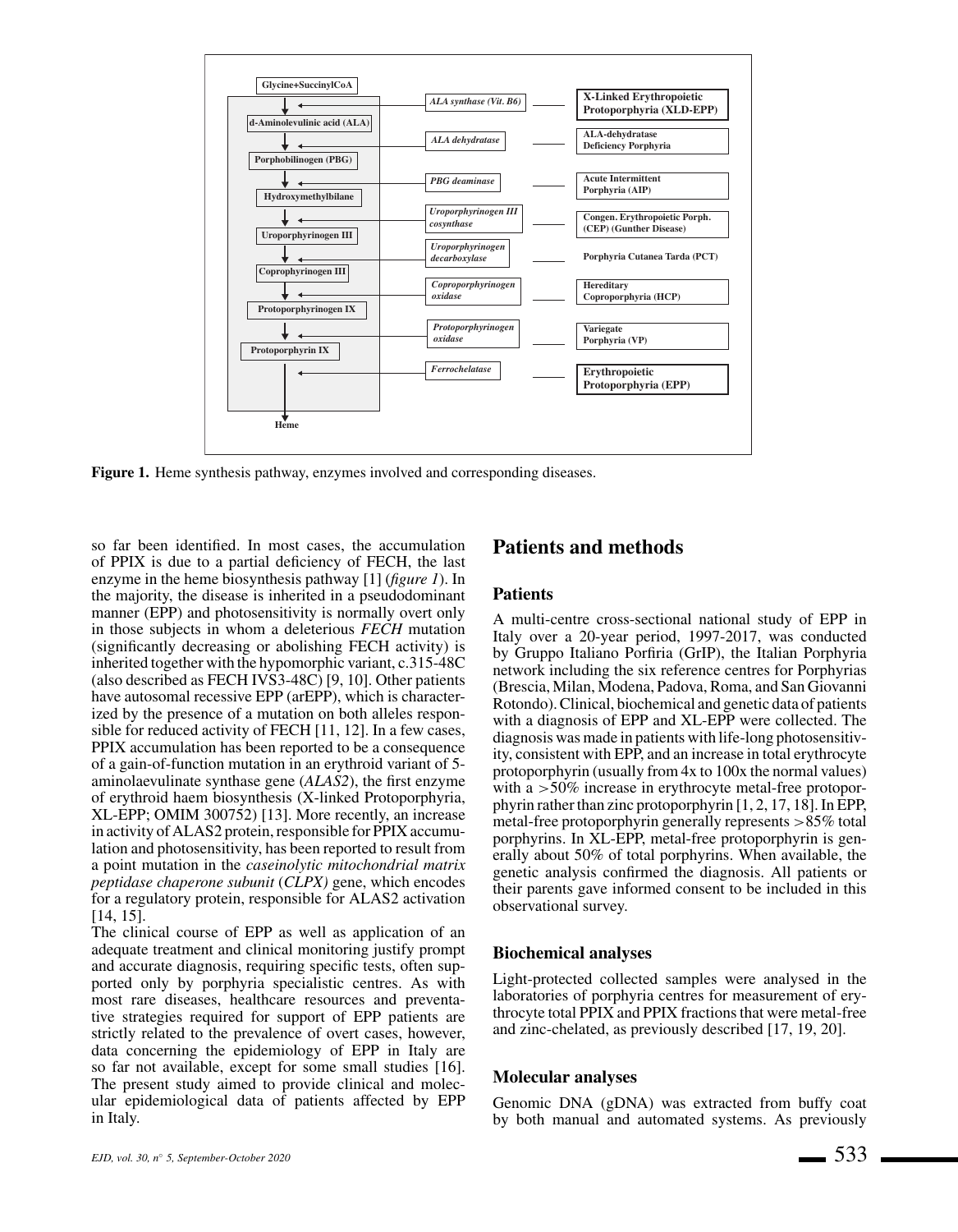<span id="page-2-0"></span>**Table 1.** Distribution of EPP patients according to each Italian porphyria centre database.

|        | <b>Brescia</b> | <b>Milan</b> | Padua | Modena | Rome | San Giovanni Rotondo | <b>Total included</b> | True total* |
|--------|----------------|--------------|-------|--------|------|----------------------|-----------------------|-------------|
| EPP    | 24             |              |       |        |      |                      | 252                   | 170         |
| XL-EPP |                |              |       |        |      |                      |                       |             |
| Total  | 24             | 86           |       |        |      |                      | 265                   | 179         |

*\*After excluding multiple referrals (see text for details).*

reported [\[21, 22\],](#page-8-0) for the manual method, gDNA was extracted using the PUREGENE DNA purification system blood kit (Gentra Systems Minneapolis, MN, USA); for the automated systems, the Maxwell 16 DNA Blood Kit with the automatic extractor Maxwell®16 was used (Promega Corp., Madison City, WI). The promoters and the entire coding regions of the human *FECH* and *ALAS2* genes were amplified with specific primers pairs. For the *FECH* and *ALAS2* genes, 11 and 10 primer pairs were used, respectively. gDNA, 100-150 ng, was amplified using BIOTAQ DNA polymerase (Bioline, London, UK) with the specific PCR primer pair for each exon or fragment. Primer sequences and melting temperatures are available from the authors on request. The PCR products were then subjected to automated direct sequencing on an ABI Prism 310 Genetic Analyser (Thermo Fisher Corporation Inc., San Francisco, CA, USA). When no *FECH* mutation was detected by sequencing, multiplex ligation dependent probe amplification (MLPA) technique analysis to identify large deletions and characterization of deletion breakpoints was carried out, as previously described [\[23\].](#page-8-0) In the absence of long deletions, a custom enrichment panel for *FECH* gene resequencing was designed; the panel covers 40 kb upstream to 10 kb downstream of the *FECH* gene, including all exons and introns. DNA libraries were produced by a standard Haloplex target enrichment system procedure (Agilent Technologies, Santa Clara, USA) and 150 bp paired-end reads were generated using a MiSeq sequencer (Illumina, San Diego, USA), as already described [\[24\].](#page-8-0)

Sequence variant nomenclature is according to Human Genome Variation Society (HGVS) recommendations (version 19.01). Nucleotides are numbered in the cDNA sequence of the human *FECH* gene (NCBI reference sequence NM\_000140.3) and human *ALAS2* gene (NM\_000032.4) with the A of the ATG initiation codon as  $\cdot$  + 1'.

## **Statistical methods**

Data were analysed using Stata 15.1 statistical software (StataCorp, Texas USA). Measurements were expressed as mean  $(\pm$  standard deviation), median and range, or percentage, when appropriate. The significance of differences between quantitative variables was assessed by the Mann-Whitney or Kruskal-Wallis tests, when appropriate. For all statistical analysis,  $p < 0.05$  was considered significant.

# **Results**

**Table 2.** General characteristics of studied patients.

| <b>Sex</b>                              |                              |
|-----------------------------------------|------------------------------|
| Male                                    | $100(55.4\%)$                |
| <b>Female</b>                           | 79 (45.6%)                   |
| <b>Prevalence (cases/million</b>        | 3.15                         |
| inhabitants)                            |                              |
| Incidence (new diagnosis/               | 0.13                         |
| year/million inhabitants) *             |                              |
| Mean age (years)                        | $38.2 \ (\pm 16.1)$          |
| Male                                    | $38.4 (\pm 15.6)$            |
| Female                                  | $37.9 \ (\pm 16.3)$          |
| Mean age at diagnosis (years) (min-max) | $28.3 \ (\pm 15.1) \ (3-71)$ |
| Male                                    | $28.8 (\pm 15.8)$            |
| Female                                  | $29.5 (\pm 15.4)$            |
| <b>Treatment</b>                        |                              |
| None/unknown                            | 67                           |
| Photoprotectors <sup>1</sup>            | 2.1                          |
| Alfa-melanotide <sup>2</sup>            | 100                          |
| Heme arginate                           | $\overline{2}$               |
| Liver transplant                        | 3                            |
| Erythrocyte protoporphyrin              | $27.1(8.3-91.6)$             |
| $(\mu \text{mol/L})$ median (range)     |                              |
| Metal-free protoporphyrin               | 89 (78-91)                   |
| $(\%)(\text{range})$                    |                              |

*\*Mean rate within the considered period (see text for details).1At least one period during a life-time (see text for details).2At least one subcutaneous implant during a life-time (see text for details).*

collected database by the six different Italian porphyria centres participating in the study are presented in *table 1*. The sum of patients included by each single centre is higher than the true number of patients as a consequence of a "over-sampling bias" (see below in the discussion section for explanation). The mean age at diagnosis was 28 years (with no significant difference between genders) (*table 2*). No EPP diagnosis was made under three years of age. The frequency of EPP diagnosis was 4/179 (2.2%) and 22/179 (12.2%) under five and under 10 years of age, respectively. Eighteen (10.4%) patients were diagnosed after 50 years of age. None had haematological malignancies. The mean age at diagnosis for patients with XL-EPP (*n* = 9) was older than that of patients with classic EPP (36.7  $\pm$  14.9 vs.28.6  $\pm$  15.6,  $p = 0.109$ ) even though the difference was not statically significant. Three patients affected by the classic form of EPP underwent liver transplantation due to severe hepatic complications (in all cases, acute liver failure with significant increase in markers of cholestatic disease). In all cases, liver pathology revealed a diffuse precipitation of protoporphyrin microaggregates into the intrahepatic biliary canaliculi. One patient died during the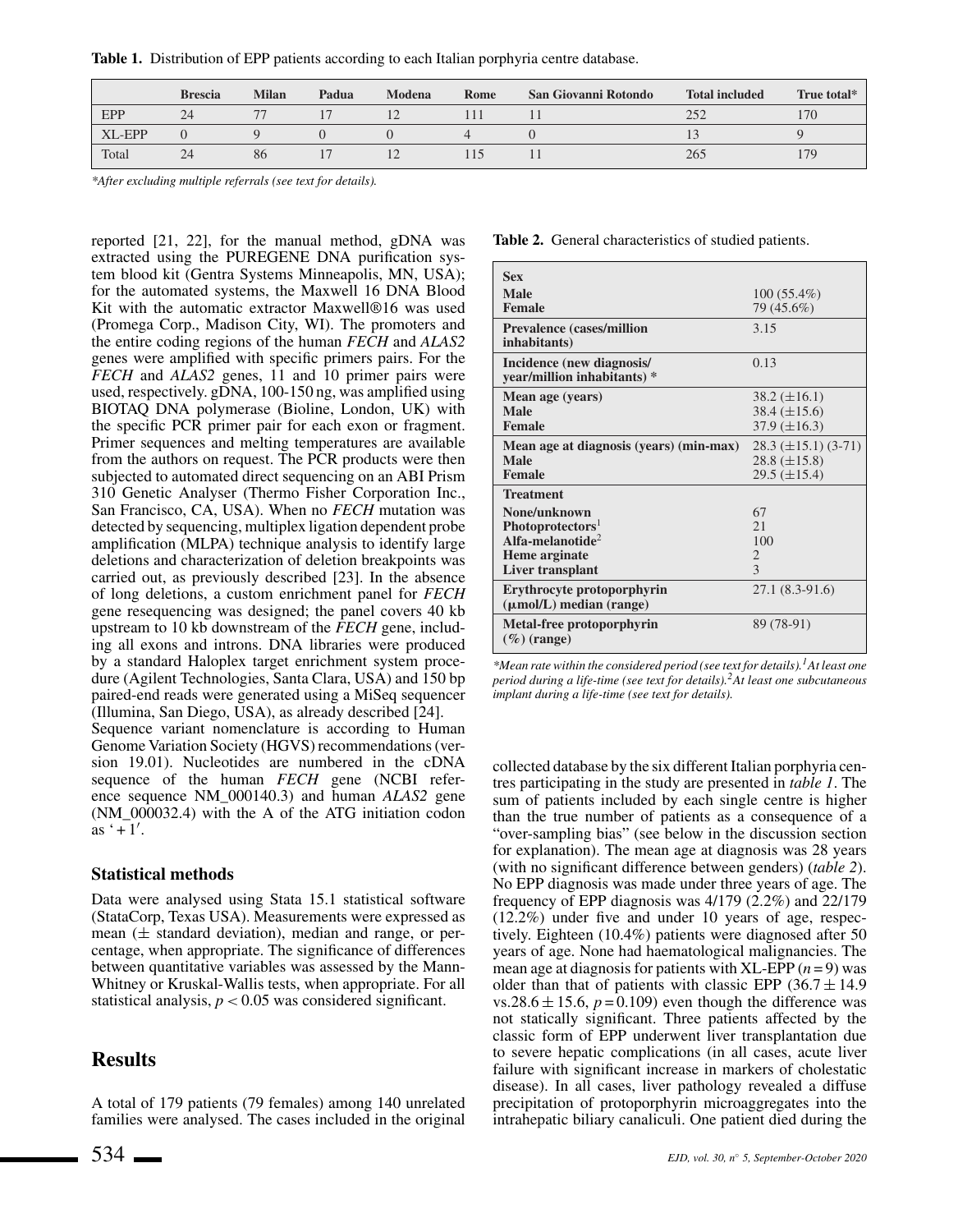<span id="page-3-0"></span>

**Figure 2.** EPP diagnosis per year in Italy during the observational study period.

observation study due to infectious complications. None had simultaneous liver bone marrow transplantation. Considering that only one patient died during the study period, we estimated that the prevalence of EPP in Italy is about 3.15 cases per million inhabitants, although the prevalence of EPP among the different Italian regions (*figure 2*) shows that most of the patients live in the North of Italy (Lombardia).

The incidence has been estimated at about 0.13 cases per million/year in Italy, however, new diagnoses of EPP per year, over the considered observation time (*[figure 3](#page-4-0)*), indicate an increase in diagnosis from 2009.

All clinical details such as data on incidence, prevalence and treatment of studied patients are summarized in *[table 2](#page-2-0)*. As reported in *[figure 4](#page-4-0)*, the majority of EPP families (106) presented only one patient; 29 families had two related patients, and one family had three related patients and another six related patients.

Mutations were identified in all patients for whom it was possible to analyse DNA  $(n = 173)$ . Of these, 158 patients had a *FECH* null mutation *in trans*, c.315-48C (IVS3- 48C), and were classified with EPP. The hypomorphic *FECH* IVS3-48C allele was not assessed in one patient. Four patients with biochemical and clinical features of EPP (increased total erythrocyte protoporphyrin and increased percentage of erythrocyte metal-free protoporphyrin) were also considered to have EPP, although at the genetic level, they only presented a heterozygous hypomorphic allele. For these patients, it was not possible to exclude *FECH* long deletions or  $ALAS2$  mutations, nor intronic deep mutations. Only one patient had *FECH* mutations on both alleles (arEPP), and nine patients had *ALAS2* mutations (XL-EPP). The frequency and type of mutation detected in the *FECH* gene in the studied population is presented in *[table 3](#page-5-0)*.

We reported 42 different mutations, including 27 already reported and 15 novel mutations. The 15 novel variants included six small deletions, four splicing defects, three nonsense and two missense mutations. Three mutations were found in one or more families that together accounted for 45.9% (75/164) of *FECH* gene mutations: c.215dupT (27.2%), c.901 902delTG (11.5%), and  $c.67 + 5G > A$  $(7.2\%)$ .

Considering the possible effects of detected mutations in our survey, 13 of 42 (31%) were frameshift mutations, nine (21.4%) were missense mutations, nine (21.4%) splicing mutations, seven  $(16,7,8)$  non-sense mutations, three (7.1%) long deletion mutations, and one (2.4%) was a regulatory gene mutation (*[figure 5](#page-6-0)*).

The autosomal recessive patient was a *FECH* compound heterozygote for two missense mutations but neither of these mutations were found in other EPP patients.

Among the nine patients with XL-EPP, only the c.1706\_1709delAGTG mutation was found in the *ALAS2* gene. These patients came from four unrelated families and among them, five were females and four males. The five females in these families presented with a high degree of phenotypic variability, ranging from classic EPP symptoms to very limited clinical or biochemical signs. As already published, although not statistically significant, a very high level of PPIX accumulation was demonstrated in female patients, even higher than that in four male patients [\[20\].](#page-8-0)

The median concentration of erythrocyte protoporphyrin did not differ significantly among patients with EPP even after stratification for different kinds of mutation (*[table 4](#page-6-0)*). Median erythrocyte protoporphyrin concentration in the six patients with biochemical and clinical signs suggestive of classic EPP, in whom no mutation was detected, did not differ from that in EPP patients and no distinctive clinical features were observed (data not reported).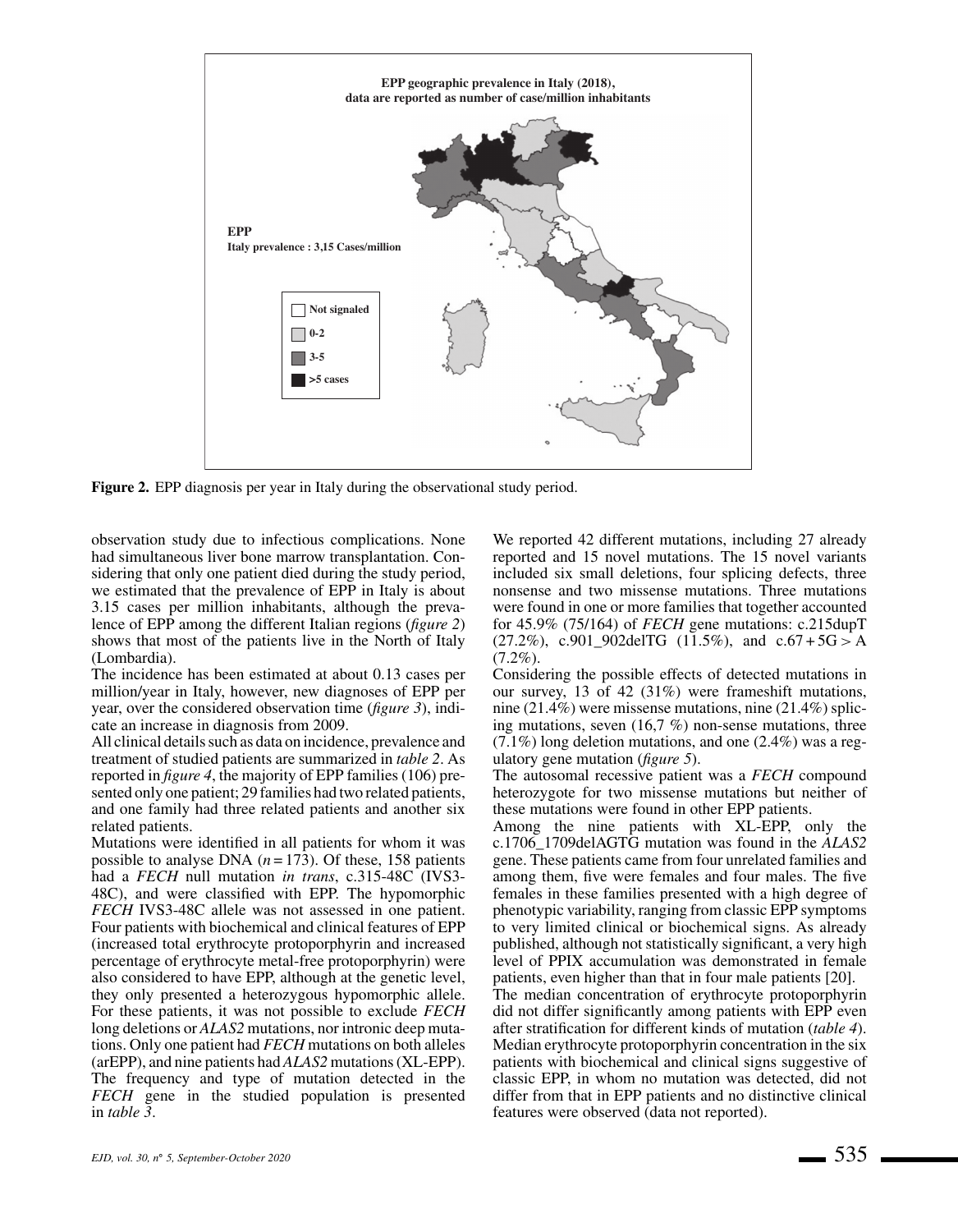<span id="page-4-0"></span>

**Figure 3.** Geographical EPP prevalence in Italy.



**Figure 4.** EPP proband distribution per family.

## **Discussion**

In Italy, most patients with suspected porphyria are referred to expert centres for diagnostic confirmation and clinical management. This study reports, for the first time, data collected by all the leading porphyria expert centres in the country. It should be noted that in Italy some patients consult more than one expert centre, for possible different opinions and clinical management. To reduce this "over-sampling bias", we performed a deep analysis by comparing each single-centre database and excluding all possible iterative inclusions. For this reason, we believe that the data provided by the present study better reflects the true Italian epidemiology of EPP compared to other previously reported data [\[7\].](#page-7-0)

The analysis of the overall data shows that in Italy the diagnosis of EPP is made later than in the rest of Europe (on average at the age of 28 rather than 21) [\[7\] a](#page-7-0)nd, in particular, that the rate of EPP diagnosis under 10 years of age is still very low (less than 15% of cases). These data suggest that too many Italian patients with EPP are probably still misdiagnosed with "sun allergy", this highlighting the need for a greater awareness of the disease among Italian physicians, in particular, paediatricians and dermatologists, and a higher level of clinical suspicion and improvement in diagnosis [\[7, 25\].](#page-7-0)

Moreover, our data indicate an incidence of about 0.13 new cases/year/million inhabitants, approximately twice as much as that observed in Europe [\[7\].](#page-7-0) However, the incidence in Italy was not constant over the considered period, showing a significant increase from 2009 (*[figure 2](#page-3-0)*). Interestingly, in 2009, alfa-melanotide started to become available and patients taking this medication were enrolled into clinical trials via one Italian centre, in particular [\[26-28\].](#page-8-0) One may speculate that the availability of an effective protective drug against PPIX-induced photosensitivity may have favoured the spread awareness of EPP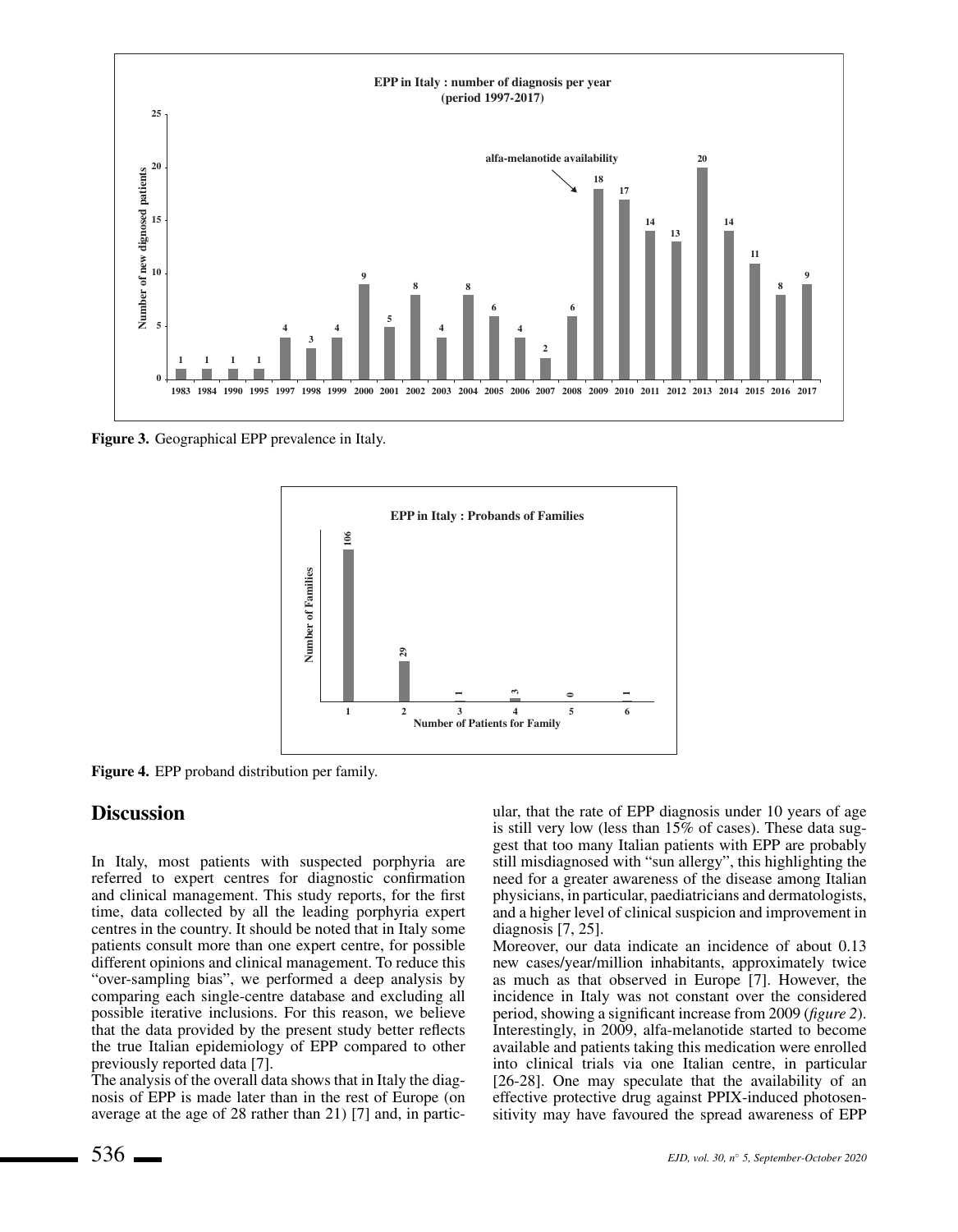<span id="page-5-0"></span>

|  | Table 3. Frequency and type of mutation in the FECH gene in the studied population. |  |  |  |  |  |  |  |  |  |  |  |  |  |  |
|--|-------------------------------------------------------------------------------------|--|--|--|--|--|--|--|--|--|--|--|--|--|--|
|--|-------------------------------------------------------------------------------------|--|--|--|--|--|--|--|--|--|--|--|--|--|--|

| <b>Mutation</b>                                          | <b>Number</b><br><b>Of Patients</b> | $\% *$                   | <b>Type</b> | <b>References</b>                                  |  |  |  |
|----------------------------------------------------------|-------------------------------------|--------------------------|-------------|----------------------------------------------------|--|--|--|
| Genetic analyses not made                                | 6                                   | $\overline{\phantom{0}}$ | $-$         | $\overline{\phantom{a}}$                           |  |  |  |
| None detected<br>(Only HypomorPhic allele)               | $\overline{4}$                      | 2.4                      | undefined   |                                                    |  |  |  |
| c.[215dupT]                                              | 45                                  | 27.4                     | <b>FS</b>   | Wang (1997) J Invest Dermatol 109,688              |  |  |  |
| c.[901_902delTG]                                         | 18                                  | 11                       | <b>FS</b>   | Schneider-Yin (1994) Hum Genet 93, 711             |  |  |  |
| c. $[67 + 5G > A]$                                       | 12                                  | 7.3                      | <b>SP</b>   | Wang (1999) J Invest Dermatol 113, 87              |  |  |  |
| c. $[1-251G > C; 194 + 4350$ 463<br>$+1197$ del $5576$ ] | 6                                   | 3.6                      | LD          | Di Pierro (2006) Hum Genet 118 776                 |  |  |  |
| c. $[343C > T]$                                          | 6                                   | 3.6                      | <b>NS</b>   | Henriksson (1996) J Invest Dermatol 106, 346       |  |  |  |
| c.[843delC]                                              | 6                                   | 3.6                      | <b>FS</b>   | Gouya (1998) J Invest Dermatol 111, 406            |  |  |  |
| c.[599-3C > T]                                           | 5                                   | 3.0                      | <b>SP</b>   | Aurizi (2007) Mol Genet Metab 90, 402              |  |  |  |
| c.[757_761delAGAAG]                                      | 5                                   | 3.0                      | FS          | Henriksson (1996) J Invest Dermatol 106, 346       |  |  |  |
| c.[464-1169 A > C]**                                     | $\overline{4}$                      | 2.4                      | <b>SP</b>   | Di Pierro (2019) Genet Med 2019                    |  |  |  |
| c.[892C > T]                                             | $\overline{4}$                      | 2.4                      | <b>NS</b>   | Di Pierro (2004) Hum Genet 114 608                 |  |  |  |
| c. $[94C > T]$                                           | $\overline{4}$                      | 2.4                      | <b>NS</b>   | This report                                        |  |  |  |
| c.[1-251G > C]                                           | 3                                   | 1.8                      | <b>RG</b>   | Di Pierro (2005) Exp Hematol 33: 584               |  |  |  |
| c.[195-2A > G]                                           | 3                                   | 1.8                      | <b>SP</b>   | Aurizi (2007) Mol Genet Metab 90, 402              |  |  |  |
| c.[400delA]                                              | 3                                   | 1.8                      | FS          | Wang (1999) J Invest Dermatol 113, 87              |  |  |  |
| c.[116delG]                                              | $\overline{2}$                      | 1.2                      | <b>FS</b>   | This report                                        |  |  |  |
| c.[286C > T]                                             | $\overline{2}$                      | 1.2                      | <b>NS</b>   | Henriksson (1996) J Invest Dermatol 106, 346       |  |  |  |
| c.[315-67G > A]                                          | $\mathfrak{2}$                      | 1.2                      | <b>FS</b>   | Aurizi (2007) Mol Genet Metab 90, 402              |  |  |  |
| c.[415C > T]                                             | $\mathfrak{2}$                      | 1.2                      | <b>NS</b>   | This report                                        |  |  |  |
| c.[488_501del]                                           | $\mathfrak{2}$                      | 1.2                      | FS          | Di Pierro (2001) Hum Genet 109, 468                |  |  |  |
| c.[706-3C $>$ G]                                         | $\mathfrak{2}$                      | 1.2                      | <b>SP</b>   | This report                                        |  |  |  |
| c.[791C > T]                                             | $\mathfrak{2}$                      | 1.2                      | MS          | Martinez (2001) Hum Genet 109, 241                 |  |  |  |
| c.[930 G $> A$ ]                                         | $\overline{2}$                      | 1.2                      | <b>NS</b>   | Di Pierro (2004) Hum Genet 114, 221                |  |  |  |
| c.[942_945delAACA]                                       | $\mathfrak{2}$                      | 1.2                      | <b>FS</b>   | This report                                        |  |  |  |
| c.[1-7887_67 + 2422del10376bp]                           | $\mathbf{1}$                        | .06                      | LD          | Brancaleoni (2007) Hum Genet 121, 646              |  |  |  |
| c. $[1-9628_67+2871$ del $12566bp]$                      | $\mathbf{1}$                        | .06                      | LD          | Brancaleoni (2008) Hum Genet 123, 546              |  |  |  |
| c.[1041_1047delGCTGGACA]                                 | $\mathbf{1}$                        | .06                      | <b>FS</b>   | This report                                        |  |  |  |
| c.[1057delT]                                             | $\mathbf{1}$                        | .06                      | <b>FS</b>   | This report                                        |  |  |  |
| c. $[1080_1081$ delTG]                                   | 1                                   | .06                      | FS          | This report                                        |  |  |  |
| c.[ $1232G > A$ ]                                        | 1                                   | .06                      | MS          | Balwani (2013) Mol Med 19, 26                      |  |  |  |
| c. $[163G > T]$                                          | $\mathbf{1}$                        | .06                      | MS          | Lamoril (1991) Biochem Biophys Res Commun 181, 594 |  |  |  |
| c.[195-16A > G] <sup>1</sup>                             | $\mathbf{1}$                        | $.06$                    | ${\rm SP}$  | This report                                        |  |  |  |
| c.[451T > C]                                             | $\mathbf{1}$                        | .06                      | MS          | Rufenacht (1998) Am J Hum Genet 62, 1341           |  |  |  |
| c.[544delC]                                              | $\mathbf{1}$                        | .06                      | <b>FS</b>   | This report                                        |  |  |  |
| c.[680G > A]                                             | $\mathbf{1}$                        | .06                      | <b>NS</b>   | This report                                        |  |  |  |
| $c.[705 + 1delG]$                                        | $\mathbf{1}$                        | .06                      | ${\rm SP}$  | This report                                        |  |  |  |
| $c.[705+1G > A]$                                         | $\mathbf{1}$                        | .06                      | <b>SP</b>   | This report                                        |  |  |  |
| c.[727A > G] <sup>2</sup>                                | $\mathbf{1}$                        | .06                      | <b>MS</b>   | This report                                        |  |  |  |
|                                                          |                                     |                          |             |                                                    |  |  |  |
| c. $[1231T > G]^2$                                       | $\mathbf{1}$                        | .06                      | <b>MS</b>   | Whatley (2010) Br J Dermatol 162, 642              |  |  |  |
| c.[742T>C]                                               | $\mathbf{1}$                        | .06                      | MS          | This report                                        |  |  |  |
| c.[782 $C > T$ ]                                         | $\mathbf{1}$                        | .06                      | MS          | Brancaleoni (2008) Hum Genet 124, 296              |  |  |  |
| c.[ $801G > A$ ]                                         | 1                                   | .06                      | <b>MS</b>   | Lamoril (1991) Biochem Biophys Res Commun 181, 594 |  |  |  |
| $c.598 + 1G > T(3599 - 3C > T3)$                         | $\mathbf{1}$                        | .06                      | ${\rm SP}$  | Frank (1999) J Investig Med 47, 278                |  |  |  |

FS: frameshift; MS: missense; NS: nonsense; SP: splicing; LD: long deletion.\*Percentage calculated from the total 164 subjects.\*\*Presence of IVS in<br>both alleles.<sup>1</sup>No IVS analysed.<sup>2</sup>Mutations found in the same patient (Ar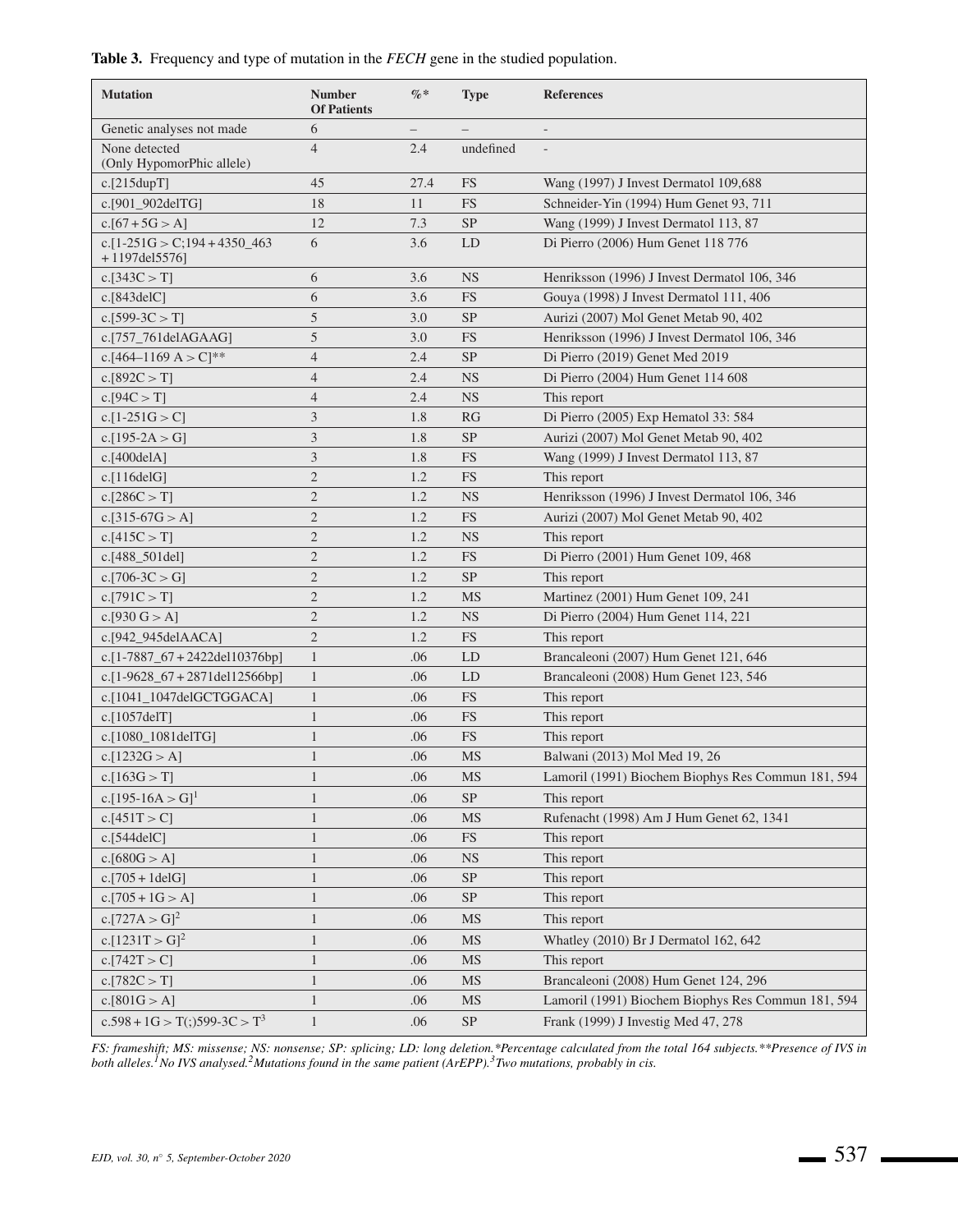<span id="page-6-0"></span>

**Figure 5.** *FECH* mutations observed in Italian patients. Upper panel: point mutations; lower panel: long deletions. Previously unreported mutations are shown in black, while previously described mutations are in grey. The two mutations within a square were found in the only autosomal recessive erythropoietic protoporphyria patient.

among clinicians. This may explain the higher EPP incidence observed in Italy, where a large proportion of patients [100/179 (55.8%)] received at least one subcutaneous alfamelanotide implant from 2009 onwards (*[table 1](#page-2-0)*).

Our study reports a prevalence of 3.15 cases/million/ inhabitants, which is lower than that reported for Italy in the porphyria European epidemiological study on porphyria conducted in 2012. It should be noted that in this study, the prevalence of different porphyrias was derived from incidence rates over three consecutive years, assuming that the ratio between incidence and prevalence was stable for many years, however, as presented in *[figure 2](#page-3-0)*, this was not the case in Italy [\[7\].](#page-7-0) Moreover, the Italian incidence data reported by Elder *et al*. [\[7\] m](#page-7-0)ay be biased due to an "over-sampling bias", as mentioned above. Although the data reported in our study, free of this bias, are more likely to be accurate, we cannot exclude that a large number of EPP patients are still undiagnosed.

Moreover, this is supported by the relatively old age at diagnosis, suggesting poor awareness of this disease by clinicians in our country. This hypothesis is also supported by the significant difference in regional distribution of EPP cases (*[figure 3](#page-4-0)*). In fact, most patients seem to live in regions with an active porphyria reference centre, which probably leads to a greater knowledge of the disease, resulting in a greater number of patients diagnosed.

**Table 4.** Erythrocyte protoporphyrin concentration in patients with erythropoietic protoporphyria, relative to type of mutation.

|                           | Number of<br>patients | Erythrocyte<br>protoporphyrin<br>$(\mu \text{mol/L})$ median<br>(range) |
|---------------------------|-----------------------|-------------------------------------------------------------------------|
| Total                     | 164                   | 26.7 (8.27-91.6)                                                        |
| Missense mutations        | 10                    | 18.2 (9.84-54.2)                                                        |
| Splicing mutations        | 30                    | $19.6(8.56-91.6)$                                                       |
| Frameshift mutations      | 92                    | 25.8 (8.27-81.9)                                                        |
| Nonsense mutations        | 20                    | 26.8 (9.82-78.9)                                                        |
| Long-deletion mutations   | 8                     | 28.9 (9.81-84.5)                                                        |
| Regulatory gene mutations | 4                     | 23.6 (10.2-73.9)                                                        |

In our Italian cohort of EPP patients, 42 different *FECH* gene mutations were detected, confirming the allelic heterogeneity already described in other countries [\[6, 7, 11, 29-31\].](#page-7-0) However, in Italy, as well as in other European countries, the level of allelic *FECH* heterogeneity is lower than that observed for autosomal acute porphyria [\[7\],](#page-7-0) mostly due to the presence of three prevalent mutations accounting for 45.9% of all *FECH* mutations (*[table 3](#page-5-0)*).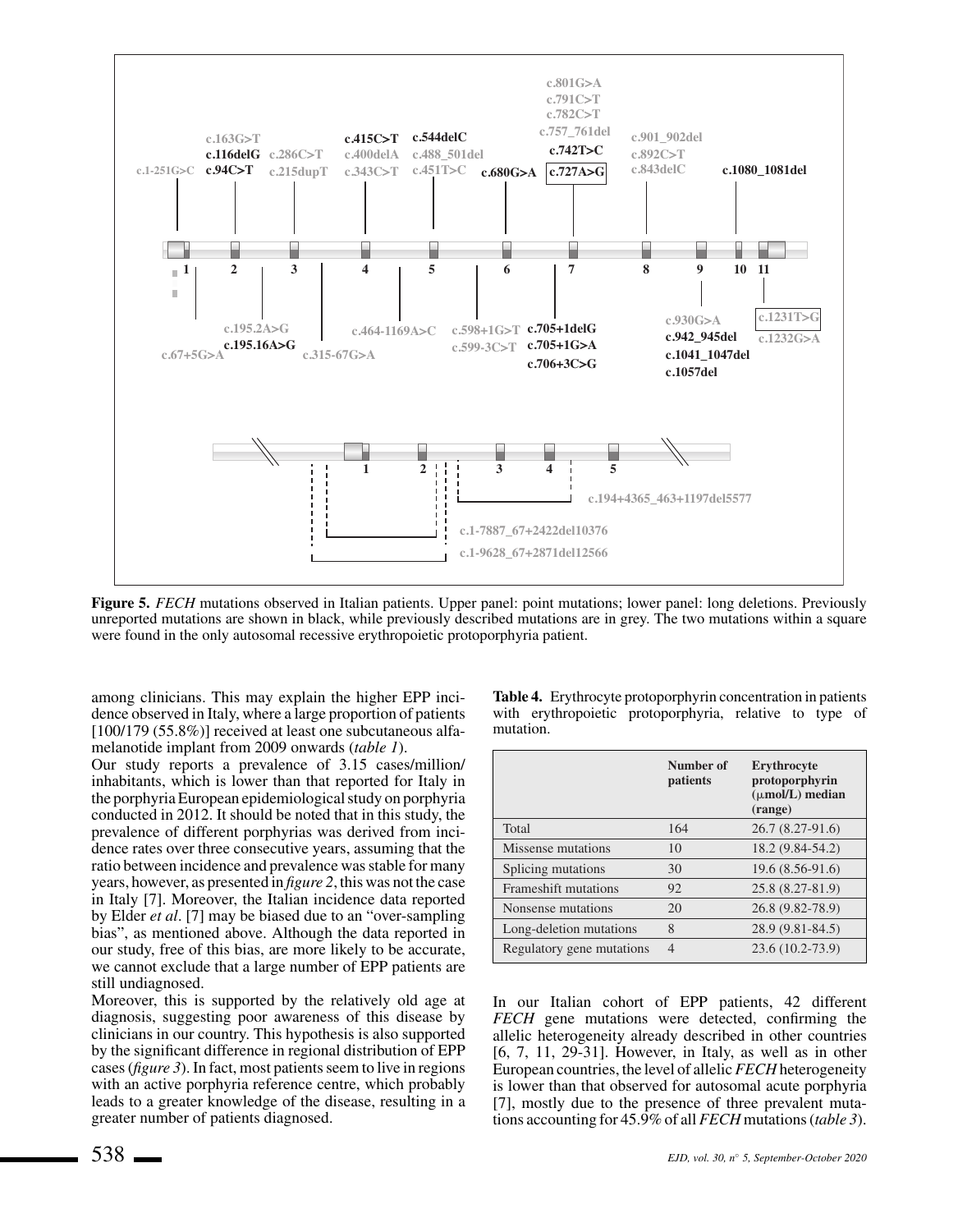<span id="page-7-0"></span>Similar high frequencies of *FECH* mutations among apparently unrelated EPP patients have been reported in other European and non-European countries [6, 7, 29, 31].

Of the 179 patients with EPP, 88.8% had a loss-of-function *FECH* allele and the c.315-48T > C low-expressing variant. This data reinforces the idea that EPP prevalence is strongly influenced by the frequency of the hypomorphic *FECH* IVS3-48C allele [7, 11], which is highly variable in different European countries (ranging from 5-11%) [6, 31]. In Italy, the prevalence is reported to be 3.3% and 3.6%, according to the 1000Genome (https://www.internationalgenome.org/) and GnomeAD (https://gnomad.broadinstitute.org/) databases, for Tuscany and south European populations, respectively. All but 2.4% of our patients underwent complete molecular characterization, excluding patients for whom it was not possible to analyse DNA. In fact, four patients had only the heterozygous hypomorphic *FECH* allele with classic biochemical and clinical features of EPP. In these patients, it was not possible to assess long deletion by MLPA, nor the presence of *ALAS2* mutation, or deep intronic mutation. Thus, it is conceivable that these patients represent classic EPP patients. We identified only one patient with two *FECH* loss-of-function alleles, accounting for only 0.6% of the total number of EPP patients. This percentage is very low when compared to that reported in other countries (about 5%).

Most of the 42 different mutations identified in the *FECH* gene were small deletions and insertions resulting in: a frameshift with creation of a premature stop codon; splicing defects predicted to cause aberrant mRNA processing; or nonsense variants, introducing premature stop codons. Similarly, among the 15 novel variants detected in our population, most were small deletions, splicing defects or nonsense variants, while only two missense mutations were described. Both missense variants (p.K243L, p.F248L) led to replacement of highly conserved amino acids. The most common mutations in the study population were c.215dupT and c.901\_902delTG, which have not been reported with such a high frequency in other EPP populations. Among our cases, patients with XL-EPP accounted for approximately 5% of all EPP patients, which is less than that reported in Europe and the US [6, 32, 33]. In contrast to other reports, our XL-EPP patients carried only one mutation, c.[1706\_1709delAGTG]. Male patients with XL-EPP reported early onset of symptoms, while females showed significant heterogeneity of symptoms, ranging from onset of symptoms in childhood to being symptomatic until adulthood at the time of the study. This variability is strongly associated with random X-chromosomal inactivation in females patients, as previously described [\[20\].](#page-8-0)

In contrast to other studies, we did not identify mutations associated with a milder phenotype [\[34\].](#page-8-0) However, several patients were reported to carry the same mutation but with different disease severity, suggesting the existence of as yet undefined factors (modifier genes or acquired or environmental factors) which may influence the phenotype of the disease.

In conclusion, to the best of our knowledge, this study represents the largest collection of data on the prevalence and molecular epidemiology of EPP in Italy available so far. Most patients were found to have a *FECH* gene mutation associated with a low-expressing allele (EPP). The autosomal recessive form of EPP appears to be very rare in

Italy, and one patient was identified in our cohort (0.56%), whereas the recently identified X-linked dominant EPP showed a prevalence of 5% [6, 35]. Considering both the availability of an effective treatment for photosensitivity (which negatively impacts on patients' quality of life) and the importance of the clinical follow-up (especially concerning the possibility of severe liver involvement), a significantly greater clinical awareness and knowledge of EPP is required among clinicians [\[26, 28, 36-41\]. I](#page-8-0)n order to reduce the number of misdiagnosed or/and untreated EPP patients, relevant training for clinicians should be implemented.  $\blacksquare$ 

*Acknowledgments and disclosures. Acknowledgments: the authors are grateful to all patients, who donated samples for this study. We are grateful to Dr. Gigi Mori, PhD (ASST Spedali Civili di Brescia) and Prof. Leonardo Salviati, MD (Università degli studi di Padova) for genetic testing. Financial support: none. Conflicts of interest: Paolo Ventura and Maria Domenica Cappellini received funds for consultation and lecturing by Alnylam Pharmaceuticals and Recordati Rare Disease.*

**Open Access.** *This article is licensed under a Creative Commons Attribution 4.0 International License, which permits use, sharing, adaptation, distribution and reproduction in any medium or format, as long as you give appropriate credit to the original author(s) and the source, provide a link to the Creative Commons licence, and indicate if changes were made. The images or other third party material in this article are included in the article's Creative Commons licence, unless indicated otherwise in a credit line to the material. If material is not included in the article's Creative Commons licence and your intended use is not permitted by statutory regulation or exceeds the permitted use, you will need to obtain permission directly from the copyright holder. To view a copy of this licence, visit http://creativecommons.org/licenses/by/4.0/.*

#### **References**

**1.** Cox TM. Protoporphyria. Kadish KM, Guilard R. San Diego: Academic Press, 2003.

**2.** Thunell S, Harper P, Brun A. Porphyrins, porphyrin metabolism and porphyrias. IV. Pathophysiology of erythyropoietic protoporphyriadiagnosis, care and monitoring of the patient. Scand J Clin Lab Invest 2000; 60: 581-604.

**3.** Holme SA, Anstey AV, Finlay AY, Elder GH, Badminton MN. Erythropoietic protoporphyria in the UK: clinical features and effect on quality of life. Br J Dermatol 2006; 155: 574-81.

**4.** Sood G, Anderson KE. Porphyrias. Crowther M, Ginsberg J, Schunemann H, et al. Hoboken: Wiley, 2008.

**5.** Wahlin S, Floderus Y, Stal P, Harper P. Erythropoietic protopor[phyria in Sweden: demographic, clinical, biochemical and genetic](http://www.ncbi.nlm.nih.gov/pubmed?term=20412370) characteristics. J Intern Med 2011; 269: 278-88.

**6.** Whatley SD, Mason NG, Holme SA, Anstey AV, Elder GH, Bad[minton MN. Molecular epidemiology of erythropoietic protoporphyria](http://www.ncbi.nlm.nih.gov/pubmed?term=20105171) in the U.K. Br J Dermatol 2010; 162: 642-6.

**7.** [Elder G, Harper P, Badminton M, Sandberg S, Deybach JC.](http://www.ncbi.nlm.nih.gov/pubmed?term=23114748) The incidence of inherited porphyrias in Europe. J Inherit Metab Dis 2013; 36: 849-57.